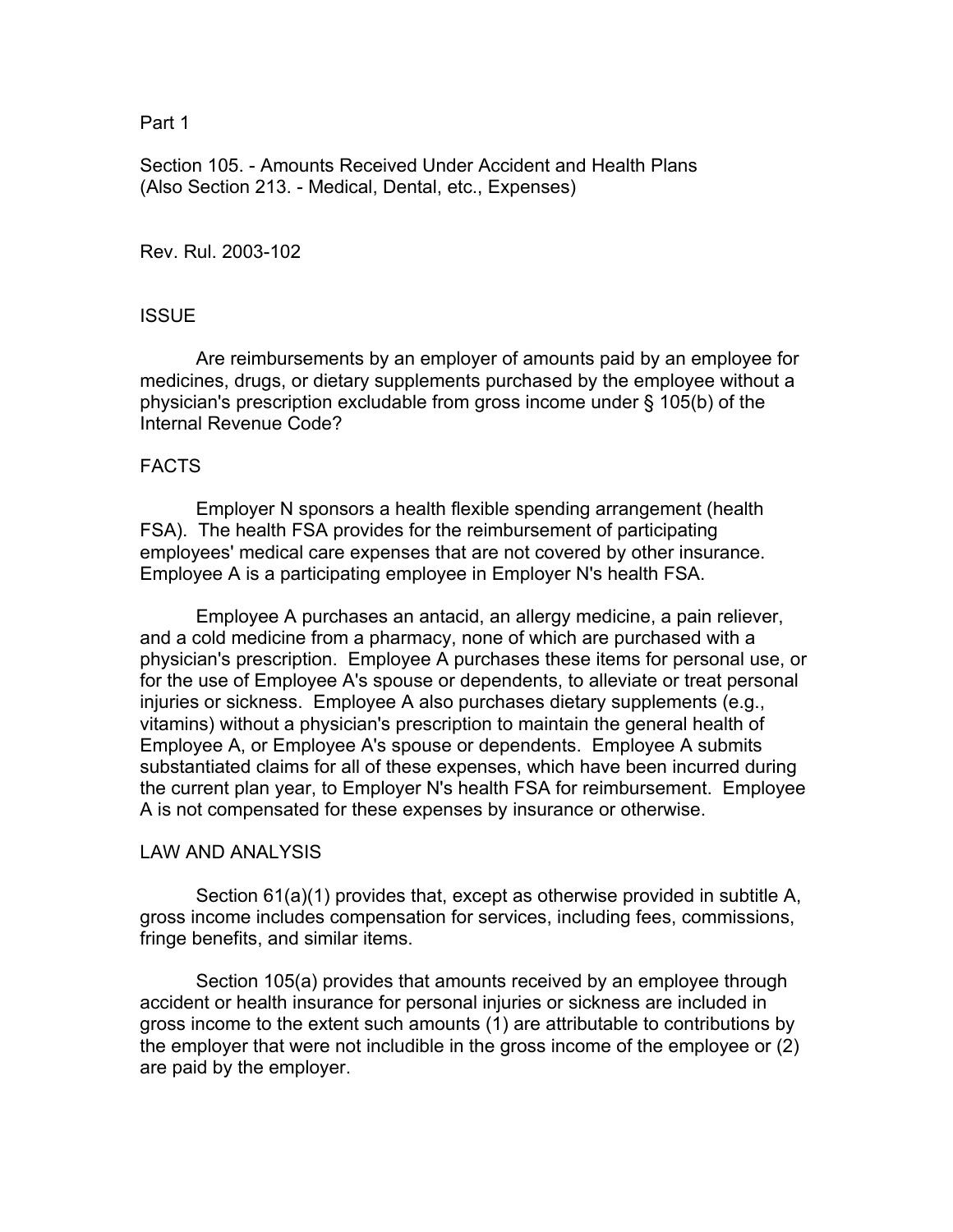However, § 105(b) provides an exception to the general rule requiring inclusion in income. Section 105(b) provides that, except in the case of amounts attributable to (and not in excess of) deductions allowed under § 213 (relating to medical expenses) for any prior taxable year, gross income does not include amounts paid, directly or indirectly, to the taxpayer to reimburse the taxpayer for expenses incurred by the taxpayer for the medical care (as defined in § 213(d)) of the taxpayer or the taxpayer's spouse or dependents (as defined in § 152).

 Section 105(e) states that amounts received under an accident or health plan for employees are treated as amounts received through accident or health insurance for purposes of § 105. Section 1.105-5(a) of the Income Tax Regulations provides that an accident or health plan is an arrangement for the payment of amounts to employees in the event of personal injuries or sickness.

 Section 213(d)(1) defines "medical care" to include amounts paid for the diagnosis, cure, mitigation, treatment, or prevention of disease, or for the purpose of affecting any structure or function of the body.

 Section 1.213-1(e)(1)(ii) states that an expenditure that is merely beneficial to the general health of an individual, such as an expenditure for a vacation, is not an expenditure for medical care. Section 1.213-1(e)(1)(ii) also states that expenditures for "medicines and drugs" are expenditures for medical care.

 Section 1.213-1(e)(2) states that the term "medicine and drugs" includes only items that are legally procured and generally accepted as falling within the category of medicine and drugs. Section 1.213-1(e)(2) further provides that toiletries (e.g., toothpaste), cosmetics (e.g., face creams) and sundry items are not "medicines and drugs" and that amounts expended for these items are not expenditures for "medical care."

 Rev. Rul. 2003-58, 2003-22 I.R.B. 959, considers whether amounts paid by an individual for medicines that may be purchased without a prescription of a physician are deductible under § 213. The ruling notes that § 213(b) permits an amount paid for a medicine or drug to be taken into account for the purposes of the § 213 deduction for medical care expenses only if the medicine or drug is a prescribed drug or insulin. Section 213(d)(3) defines a "prescribed drug" as a drug or biological that requires a prescription of a physician for its use by an individual. The ruling concludes that amounts paid for medicines or drugs that may be purchased without a prescription of a physician are not taken into account pursuant to § 213(b) and are therefore not deductible under § 213.

 Section 105(b) specifically refers to "expenses incurred by the taxpayer for ... medical care," as defined in § 213(d). There is no requirement in § 105(b) that the expense be allowed as a deduction for medical care under § 213(a) or